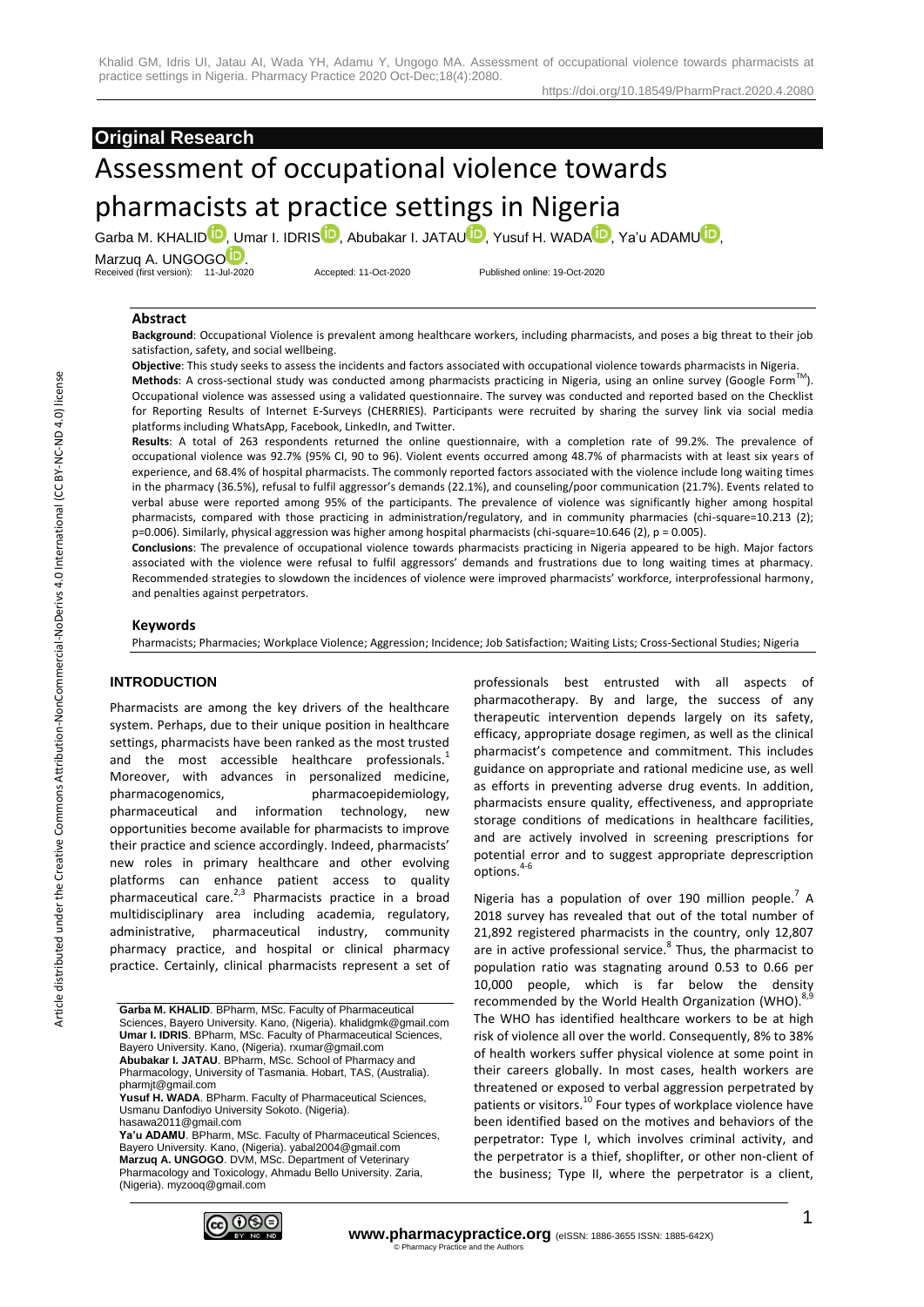Khalid GM, Idris UI, Jatau AI, Wada YH, Adamu Y, Ungogo MA. Assessment of occupational violence towards pharmacists at practice settings in Nigeria. Pharmacy Practice 2020 Oct-Dec;18(4):2080.

customer, inmate, or patient; Type III, involved with an assault on an employee by another employee; and Type IV, that involved a personal, non-business acquaintance of the employee.<sup>11</sup> Type II violence, perpetrated by a customer receiving services from an establishment, is the most common occupational violence faced by healthcare workers.<sup>11,12</sup> Harassment, physical attack, physical threat, and verbal abuse are sub-types of Type II violence mainly used to define the nature of violent events perpetrated by patients and visitors.<sup>12</sup> The healthcare workers most at risk of occupational violence include physicians, nurses, emergency room staff, and paramedics.<sup>12-14</sup> Occupational violence towards pharmacists in the hospital and community pharmacy-based settings has been reported in many countries.<sup>12,15</sup> However, despite its prevalence and daunting nature, peer-reviewed literature on the violence towards pharmacists in healthcare and other practice settings in Nigeria is lacking. Therefore, this study aims to estimate the prevalence and nature of occupational violence towards pharmacists in Nigeria, to determine factors associated with the violence, to identify the pharmacists at high risk, and to propose measures to curtail this menace.

# **METHODS**

#### **Study design and population**

A cross-sectional study in the form of an online survey (Google FormTM) was designed with the target population being pharmacists who are practicing in Nigeria. All fully qualified pharmacists with any social media account, such as Facebook, WhatsApp $^{TM}$ , LinkedIn<sup>TM</sup> and Twitter<sup>TM</sup> were eligible. Pharmacists who are on internship training were excluded from the study.

Due to the paucity of previous data on occupational violence towards pharmacists in Nigeria, we used a 91% expected prevalence rate (p) to determine the minimum sample size (n), based on a similar study among community pharmacists in Australia.<sup>16</sup> Assuming 95% confidence interval, and a precision (Δ) of 0.5% and z value of 1.96, a sample size of 246 was determined using a single proportion formula, based on the following equation.<sup>16,1</sup>

$$
n=\left(\frac{z}{\Delta}\right)^2p(1-p)
$$

#### **Recruitment**

Eligible participants were invited to participate in the online survey using social media platforms including Facebook, WhatsApp, LinkedIn and Twitter. The survey invitation contained information about the study and a link to a Google Form. The invitation was shared with the target participants through their social media accounts, and professional groups following approval from the group administrators. Participants could make comments, tag friends, and share the advertisement to their friends or Facebook profile page. The Google Form contained information about the study, consent to participate, and the survey link. In this study, consent was implied by completing the study. The recruitment was open for 30 days between February and March 2020.

#### **Procedure**

The online survey was designed and reported based on the Checklist for Reporting Results of Internet E-Surveys (CHERRIES), and guidelines for good practice in the conduct and reporting of online research.<sup>18</sup> The survey link (Google Form<sup>TM</sup>) contained three pages: Study information page, sociodemographic information page, and a questionnaire for assessing the prevalence of occupational violence towards pharmacists. Response to each question was voluntary, and for participants could decline to respond to some questions or provide information. Study participants were also able to review or change their responses, save inputs, and resume the survey later or voluntarily quit at any time. The following data were collected from the participants: Age, gender, years of experience, area of practice, information related to occupational violence, and recommendations.

#### **Measures**

The prevalence of occupational violence towards pharmacists was determined using a questionnaire that was adapted from previous studies. $12-14$  The draft questionnaire was presented to five experts on the subject matter and five target participants to test for face validity prior to the study. Feedback received regarding the wording, ease of understanding and relevant to study objectives was used to improve the questionnaire. The following domains were covered by the questionnaire: Nine questions about the aggressor and the violence incident; six questions about management, consequences, and reporting of violence; and one last open-ended question asking participants to recommend measure(s) to prevent occupational violence against pharmacists.

#### **Confidentiality and consent statement**

It was clearly stated in the first part of the online survey tool that participation is entirely voluntary, and respondents were able to skip any question they felt uncomfortable to answer. Moreover, they were assured of the confidentiality and anonymity of their response. Missing data was identified using missing response pattern, based on the recommendation of Hyun Kang (2013).<sup>19</sup> Based on the sensitive nature of the study, data missing completely at random was included in the study.

Consent to participate in the study was clearly stated and was implied by clicking and submitting the online survey form. The study did not involve any specific institution, and it was considered a low risk; as such, ethical approval was not deemed necessary. Nevertheless, permission to share the questionnaire was sought from the leadership of the various specialties of pharmacy profession in Nigeria and from group administrators of some of the social media platforms.

#### **Operational definitions**

The following definitions were adopted in this study.<sup>14</sup> Physical aggression was defined as forceful, hostile or aggressive behaviour which may or may not cause harm. A threat refers to the menace of causing harm. Verbal (nonphysical) aggression was defined as any annoying or unpleasant act (words, attitudes, actions) that creates a hostile working environment. Harassment was defined as insistent aggressive pressure or intimidation, requests,

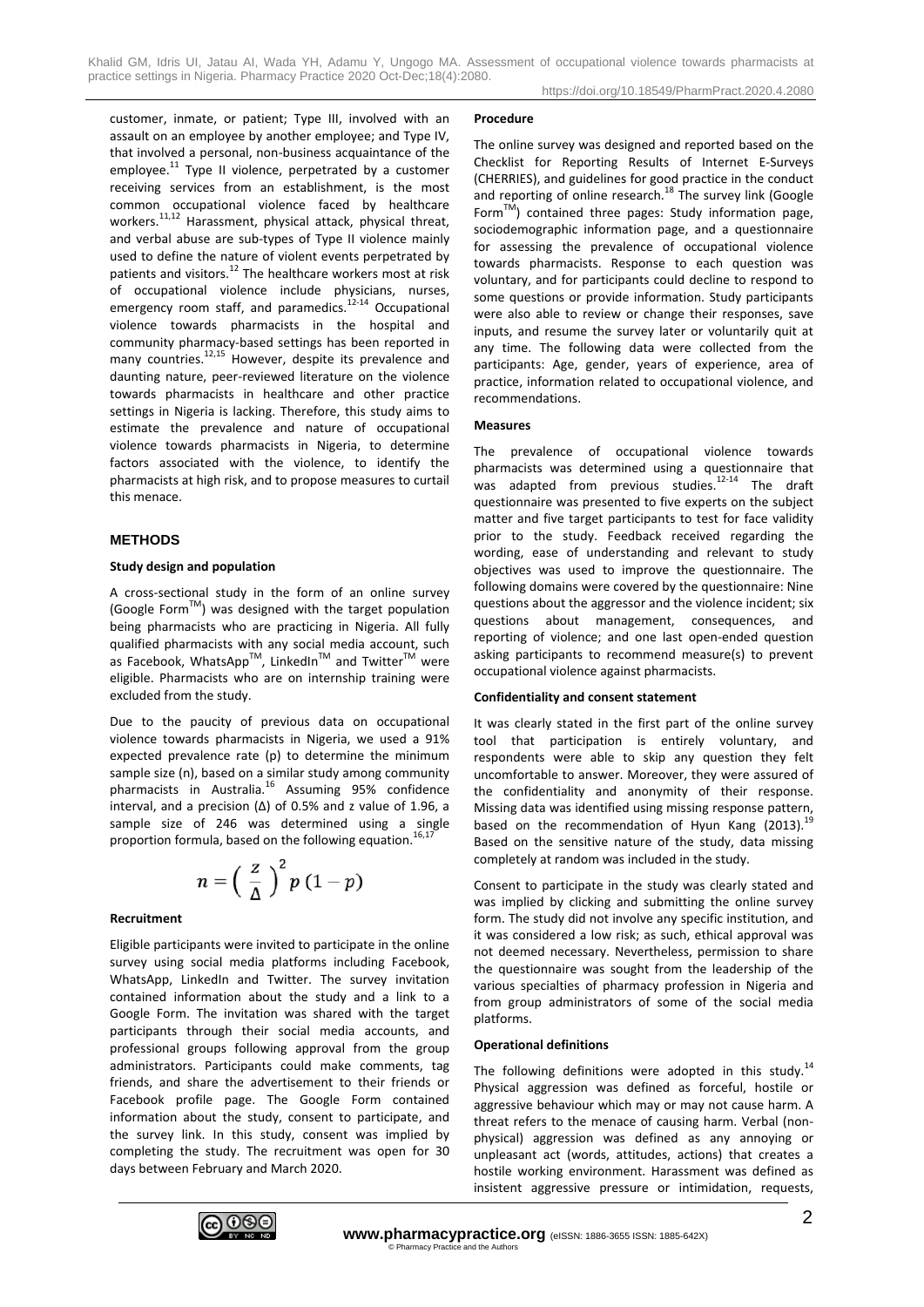https://doi.org/10.18549/PharmPract.2020.4.2080

messages, phone calls or other unsolicited contact that may cause annoyance, worry, or fear.

# **Data analysis**

Data cleaning, validation and analysis were performed using IBM SPSS Statistics for Windows, Version 25.0. Armonk, NY: IBM Corp. Responses were exported from the Google Form™ in Microsoft Excel format, and then transferred to the SPSS software. Descriptive statistics were conducted to determine the characteristics of the study sample. Data were presented as frequency and percentages. Differences in proportion among participants were analyzed using Chi-square or Fisher's exact test as appropriate. The prevalence of occupational violence towards pharmacists was estimated by dividing the number of participants that reported violence incident by the total number of the study sample. The completion rate of the survey was determined by dividing the number of participants who completed the survey by the total number of the participants.<sup>18</sup> Age was re-coded based on the WHO age standardization.<sup>20</sup> Responses to open-ended questions were analyzed by taking the proportion of common themes that came up repeatedly.

# **RESULTS**

A total of 266 target participants clicked on the survey link between February 16 and March 15, 2020. Of this number, three did not attempt any question. A total of 263 participants started the survey, of which seven did not complete. Two-hundred and fifty-six participants completed the survey, with a completion rate of 99.2 %. Figure 1 illustrates the flowchart of the recruitment process. One hundred and eighty-nine respondents (71.9%) were males, and 91 (34.6%) of the respondents were in the age category of 31 to 35 years. Regarding years of experience, 135 (51.3%) had six years and above; 189 (71.9%) of the total participants were practicing in hospital pharmacies. Table 1 indicates the Sociodemographic characteristics of the study sample. Raw data available at: [https://www.pharmacypractice.org/journal/index.php/pp/](https://www.pharmacypractice.org/journal/index.php/pp/article/view/2080/851) [article/view/2080/851](https://www.pharmacypractice.org/journal/index.php/pp/article/view/2080/851)

| Tale 1. Distribution of participants characteristics (n=263)* |               |  |  |  |
|---------------------------------------------------------------|---------------|--|--|--|
| <b>Variables</b>                                              | Frequency (%) |  |  |  |
| Age category                                                  |               |  |  |  |
| $\leq$ 25 years                                               | 33 (12.5)     |  |  |  |
| 26 to 30                                                      | 91 (34.6)     |  |  |  |
| 31 to 35                                                      | 68 (25.9)     |  |  |  |
| $\geq$ 36                                                     | 70 (26.6)     |  |  |  |
| Gender                                                        |               |  |  |  |
| Male                                                          | 189 (71.9)    |  |  |  |
| Female                                                        | 73 (27.8)     |  |  |  |
| Years of experience                                           |               |  |  |  |
| $\leq$ Five years                                             | 127 (48.3)    |  |  |  |
| $\geq$ Six years                                              | 135 (51.3)    |  |  |  |
| Area of practice                                              |               |  |  |  |
| Regulatory/administration                                     | 12 (4.6)      |  |  |  |
| Community pharmacy                                            | 49 (18.6)     |  |  |  |
| Hospital pharmacy                                             | 189 (71.9)    |  |  |  |
| Values do not add up to 100% due to missing data              |               |  |  |  |

Two hundred and forty-three pharmacists reported violent events during professional practice, with a prevalence of 92.7%, (95%CI, 90 to 96). Sixty-eight (25.9%) disclosed that the event happened while working alone. There was no statistically significant difference in prevalence of occupational violence in terms of age category (chi-square 2.077 (3); p= 0.557); gender (chi-square 0.473 (1); p= 0.557); years of experience (chi-square 1.769 (1); p= 0.184); and area of practice (chi-square 0.793 (2); p= 0.673). The prevalence was highest (66.2%) among male pharmacists, and in those aged 26 to 30 years (32.7%). Violent events occurred among 48.7% of pharmacists with six and above years of experience; and 68.4% of hospital pharmacists.

Pharmacists who participated in this study reported various forms of violent events related to verbal abuse (226, 95%), physical aggression (42, 17.2%), and both verbal and physical abuse (29, 12.2%). There was no statistically significant difference in the proportion of verbal abuse and physical aggression among the subjects in terms of gender, age category, and years of practice experience. The prevalence of violence was significantly higher among participants practicing in hospital (77.4%), compared with those practicing in regulatory/administration, and



\*stopped at questions asking, "have you ever experienced occupational violence?"

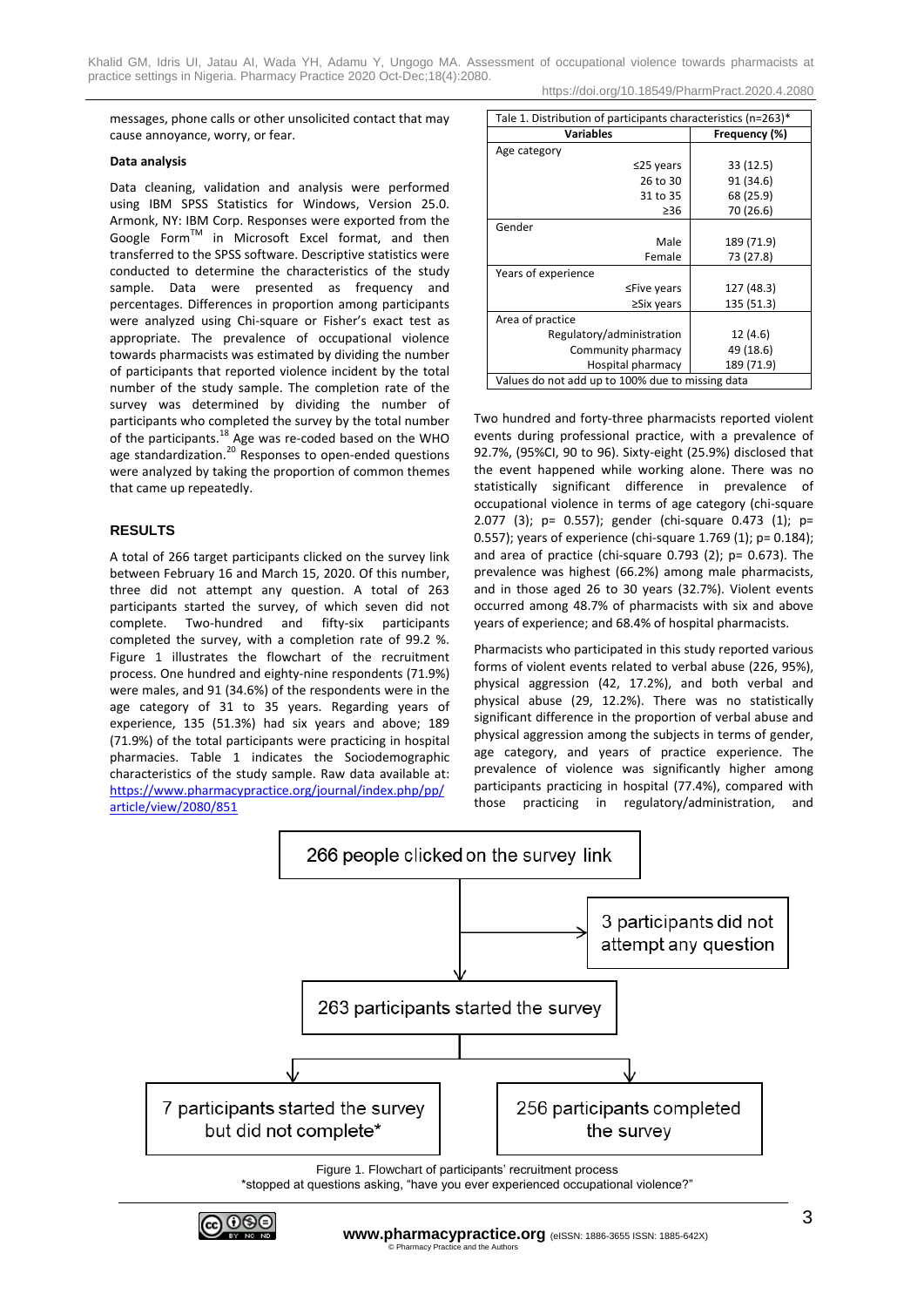Khalid GM, Idris UI, Jatau AI, Wada YH, Adamu Y, Ungogo MA. Assessment of occupational violence towards pharmacists at practice settings in Nigeria. Pharmacy Practice 2020 Oct-Dec;18(4):2080.

https://doi.org/10.18549/PharmPract.2020.4.2080

| Table 2. Prevalence of occupational violence among pharmacists in Nigeria ( $n = 263$ ) *                                            |                              |                |                     |                            |                   |  |
|--------------------------------------------------------------------------------------------------------------------------------------|------------------------------|----------------|---------------------|----------------------------|-------------------|--|
|                                                                                                                                      | <b>Occupational violence</b> | $p$ -value $1$ | Type of violence    |                            |                   |  |
| <b>Variables</b>                                                                                                                     | n (%)                        |                | <b>Verbal abuse</b> | <b>Physical aggression</b> | Both <sup>2</sup> |  |
| Age category                                                                                                                         |                              |                |                     |                            |                   |  |
| $\leq$ 25 years                                                                                                                      | 29 (11.0)                    | 0.557          | 29 (12.4)           | 6(14.0)                    | 4(13.8)           |  |
| 26 to 30                                                                                                                             | 86 (32.7)                    |                | 83 (35.5)           | 18 (41.9)                  | 13 (44.8)         |  |
| 31 to 35                                                                                                                             | 62 (23.6)                    |                | 61(26.1)            | 8(18.6)                    | 6(20.7)           |  |
| $\geq 36$                                                                                                                            | 66 (25.1)                    |                | 61(26.1)            | 11 (25.6)                  | 6(20.7)           |  |
| Gender                                                                                                                               |                              |                |                     |                            |                   |  |
| Male                                                                                                                                 | 174 (66.2)                   | 0.492          | 169 (72.2)          | 31(72.1)                   | 20(69.0)          |  |
| Female                                                                                                                               | 69 (26.2)                    |                | 65 (27.8)           | 12 (27.9)                  | 9(31.0)           |  |
| Years of experience                                                                                                                  |                              |                |                     |                            |                   |  |
| $\leq$ 5 years                                                                                                                       | 115 (43.7)                   | 0.184          | 116 (49.6)          | 22(51.2)                   | 17 (58.6)         |  |
| $\geq 6$ years                                                                                                                       | 128 (48.7)                   |                | 118 (50.4)          | 21 (48.8)                  | 12 (41.4)         |  |
| Area of practice                                                                                                                     |                              |                |                     |                            |                   |  |
| Regulatory/administration                                                                                                            | 12(4.6)                      | 0.673          | 11(4.8)             | 6(14.3)                    | 5(17.2)           |  |
| Community pharmacy                                                                                                                   | 46 (17.5)                    |                | 41 (17.8)           | 9(21.4)                    | 5(17.2)           |  |
| Hospital pharmacy                                                                                                                    | 180 (68.4)                   |                | 178 (7.4)           | 27 (64.3)                  | 19 (65.5)         |  |
| *Values do not add up to 100% due to missing values; <sup>1</sup> Chi-square test; <sup>2</sup> Verbal abuse and physical aggression |                              |                |                     |                            |                   |  |

community pharmacy, (chi-square 10.213 (2); p=0.006). Similarly, the rate of physical aggression was significantly higher towards pharmacists working in hospital pharmacy (64.3%) than those in the community pharmacy and regulatory/administration (chi-square 10.646 (2), p=0.005). With regards to the actions taken by the participants at the time of the violent incidents, 45 (18.8%) called for help, and 194 (81.2%) handled the events by themselves. The prevalence and types of occupational violence are shown in Table 2.

Three broad categories of aggressors were identified: Coworkers, patients, and patients' caregivers. The co-workers included fellow pharmacists (10.6%), doctors (27.0%), pharmacy technicians (5.7%), nurses (14.4%) and administration staff (17.9%). There was no statistically significant difference in proportion among these categories of aggressors with regards to gender. The majority of the aggressors (73%) were patients, with a significantly higher proportion of them being males. Patients' caregivers accounted for 46.8%, with a significantly higher percentage of males than females (Table 3).

Of the total respondents, 34.6% encountered violent events from one category of aggressors; 30% from two; 14.1% from three; and 21.3% from four categories and above.

The participants reported different factors that led to the violent incident. The common factors included frustration due to long queue (96, 36.5%), refusal to fulfil aggressor's demand (58, 22.1), during counselling/poor communication (57, 21.7), during enforcement by regulatory bodies (5, 1.9), and financial constraint (4, 1.5%).

Among the participants who experienced violence, 118 (48.6%) reported the incident to superior personnel; 20 (7.6%) to a superior co-worker, 230 (87.4%) to the head of department/unit/management, and 18 (6.8%) to the police. In instances where violence was reported, an action was taken in 105 (39.9%) events, and 75 (28.5%) of the aggrieved respondents disclosed that they were satisfied with the action(s) taken. Table 4 illustrates the frequency of reporting occupational violence by the respondents.

Table 5 shows various strategies recommended by the participants to reduce the occurrences of a violent incident in practice settings. Most (23%) respondents suggested an improved awareness on pharmacist's role among patients and co-workers, 18% recommended that more pharmacists should be employed to reduce the patient waiting time, and 14% submitted that there should be strict penalties against the perpetrators to serve as deterrent or lesson to others.

# **DISCUSSION**

This study presents the first data on occupational violence exclusively faced by pharmacists in Nigeria, and in Sub-Saharan Africa, to the best of our knowledge. The study reveals a high prevalence of occupational violence (92.7%) towards pharmacists in Nigeria, and further highlights factors related to the violence and recommendations for interventions. There were limited studies on occupational violence towards pharmacists in the literature to allow comparison. However, the prevalence rate determined in the current study was similar to the rate reported among community pharmacy practitioners in Australia, but higher

| Table 3. Distribution of the perpetrators/aggressors                                    |                      |                      |           |         |  |
|-----------------------------------------------------------------------------------------|----------------------|----------------------|-----------|---------|--|
|                                                                                         |                      | p-value <sup>1</sup> |           |         |  |
| <b>Categories of aggressors</b>                                                         | <b>Total</b><br>Male |                      | Female    |         |  |
| Co-workers                                                                              |                      |                      |           |         |  |
| Pharmacist                                                                              | 28 (10.6)            | 18 (64.3)            | 10(35.7)  | 0.272   |  |
| Doctor                                                                                  | 71 (27.0)            | 57 (80.3)            | 14 (19.7) | 0.031   |  |
| Pharmacy Technician                                                                     | 15(5.7)              | 10 (66.7)            | 5(33.3)   | 0.588   |  |
| Nurse                                                                                   | 38 (14.4)            | 22 (57.9)            | 16(42.1)  | 0.138   |  |
| Admin staff                                                                             | 47 (17.9)            | 37 (78.7)            | 10(21.3)  | 0.115   |  |
| Patients                                                                                | 192 (73.0)           | 137 (71.4)           | 59 (30.7) | < 0.001 |  |
| Patient's caregiver                                                                     | 123 (46.8)           | 91 (74.0)            | 31 (25.2) | 0.010   |  |
| Others <sup>2</sup>                                                                     | 22(8.4)              | 16 (72.7)            | 6(27.3)   | 0.534   |  |
| <sup>1</sup> Chi-Square; <sup>2</sup> visitors, medical lab scientists, medical records |                      |                      |           |         |  |

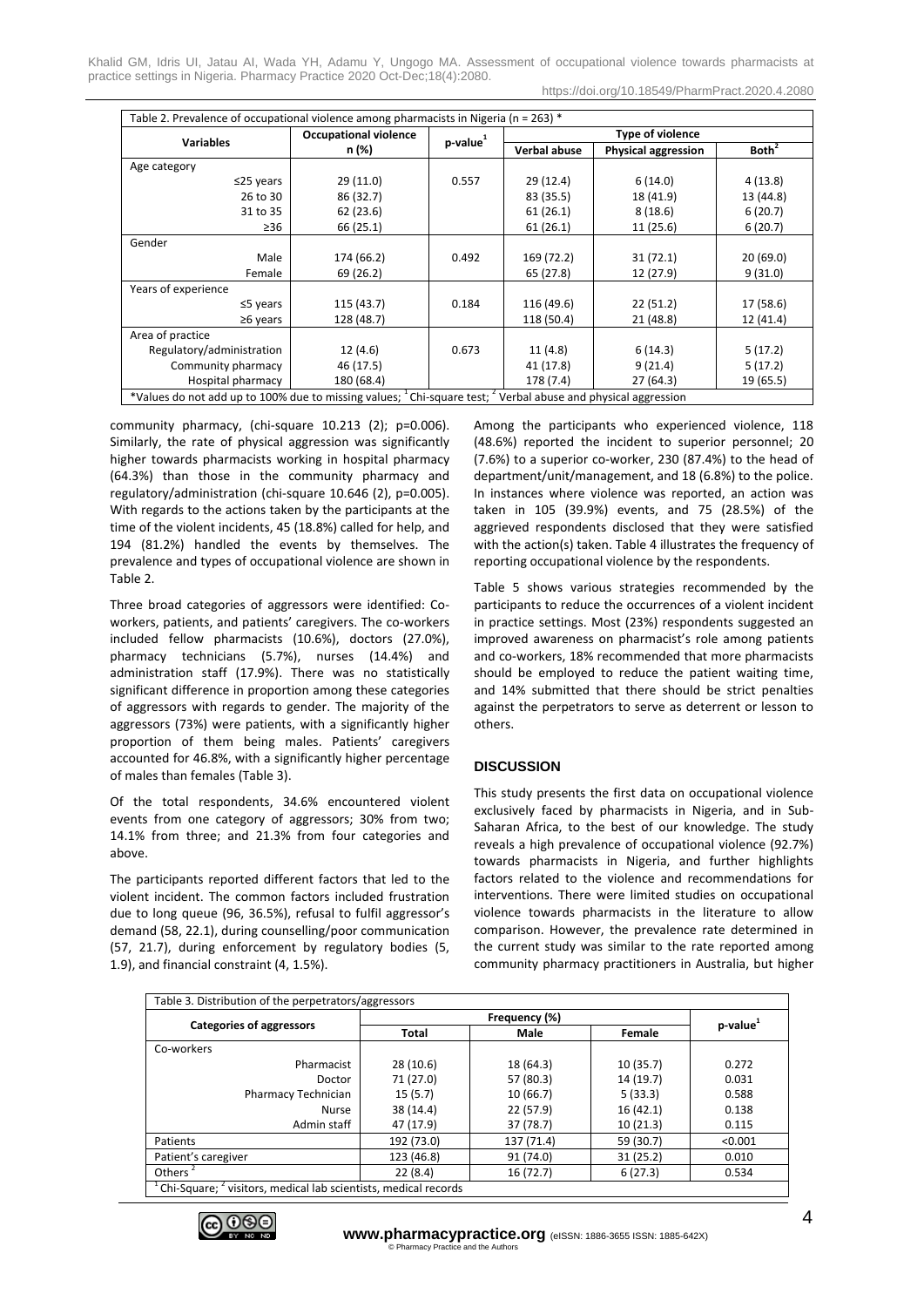Khalid GM, Idris UI, Jatau AI, Wada YH, Adamu Y, Ungogo MA. Assessment of occupational violence towards pharmacists at practice settings in Nigeria. Pharmacy Practice 2020 Oct-Dec;18(4):2080.

| Table 4. Frequency of reporting occupational violence (n=263) *                                                            |                   |                                          |            |         |                         |                     |
|----------------------------------------------------------------------------------------------------------------------------|-------------------|------------------------------------------|------------|---------|-------------------------|---------------------|
| Type of violence                                                                                                           | Reported<br>(Yes) | Personnel where violence<br>was reported |            |         | <b>Action was taken</b> | <b>Satisfaction</b> |
|                                                                                                                            |                   | Superior co-worker                       | <b>HOD</b> | Police  | (Yes)                   | (Yes)               |
| Verbal abuse                                                                                                               | 108 (47.0)        | 9(8.0)                                   | 98 (87.5)  | 5(4.5)  | 43 (26.2)               | 31(31.6)            |
| Physical aggression                                                                                                        | 29(67.4)          | 2(5.9)                                   | 26(76.5)   | 6(17.6) | 13(32.5)                | 8(38.1)             |
| Physical aggression and verbal abuse                                                                                       | 116 (47.5)        | 9(7.4)                                   | 106 (86.9) | 7(5.7)  | 49 (27.7)               | 36 (21.9)           |
| *Total percentage may add up to more than 100% as multiple responses were allowed; HOD, head of department/unit/management |                   |                                          |            |         |                         |                     |

than obtained in a related study in Ireland. $15,16$  The difference in the prevalence of violence may be due to the variation in the definition of violence, type of health care workers targeted, and the methodology employed. Although violence occurs in all work environments, certain economic sectors are particularly more predisposed to violence, such as the health related social services sector. It was reported that healthcare workers face about eight times the risk of violence from patients/clients than other service workers.<sup>2</sup>

The current study showed that pharmacists aged 30 years and below reported more violence when compared with other age categories. In a related study in Turkey, the risk of violence was 2.4 times higher among healthcare workers aged less than 30 years old than among older ones; however, the years of experience did not constitute a significant risk factor for violence.<sup>22</sup>

The majority of the pharmacists that experienced violence had six and above years of experience, although there is no significant difference compared to respondents with less than six years of experience. However, in an Ethiopian study, Yenealem *et al*., demonstrated that healthcare workers with less than six years of experience were three times more likely to have experienced violence than their seniors with more than 16 years of experience. $^{23}$  The finding was explained by the fact that young healthcare workers with short duration of experience lack the skills required to manage violent tendencies, which are usually acquired through experiences. Furthermore, two studies in Riyadh, Kingdom of Saudi Arabia (KSA), showed that less experienced and younger healthcare workers were more likely to encounter violent attacks than their counterparts.<sup>24,25</sup>

In regard to the types of violence, the present study showed that the most frequent type of violence was verbal abuse. Earlier studies conducted in KSA reported similar findings; Algwaiz and Alghanim (88.8% verbal and 1.6% physical) and Al-turki *et al*., (94.3% verbal and 6.5% physical).22,25 Verbal abuse is more frequently reported than other attacks and is mostly directed towards pharmacists in the hospital setting, probably because it is the initial phase for subsequent physical violence. The prevalence of violence is highest towards hospital pharmacists in this study. This might be explained by the substantially low pharmacist-to-patient ratio in Nigerian public hospitals, resulting in longer patient waiting time in the hospital pharmacy units and dissatisfaction.<sup>8</sup> Since hospital pharmacists represent about two-thirds (68.4%) of the total respondents in this study, generalization of these findings should be treated with caution.

In consistence with previous findings, this study revealed that patients are the most frequent aggressors towards pharmacists, followed by patients' relatives. $26,27$  When patients are in pain and had to wait for a long time to be seen by a physician or to receive medications, they and their relatives may feel stressed, angry or frustrated, thus, becoming more likely to commit violence against others, such as healthcare providers.<sup>25,28</sup> This further explains why pharmacists reported in this study that the most frequent factor associated with aggression towards them is frustration due to long waiting time (36.5%).

It was shown that healthcare workers may be responsible for emotional, verbal, and physical abuse against each other.<sup>29</sup> This study revealed that co-workers also commit violence towards pharmacists, with doctors being the most reported group (Table 3). Ideally, hospitals should be free from violence, especially between colleagues, and healthcare staff should work in a cooperative manner to provide a safe environment for both the patients and themselves.

In the present study, more than half of the respondents who experienced verbal abuse (53%) and both verbal and physical aggression (52.5%) never reported it, and unfortunately, no action was taken in the majority of the reported cases. Many findings have shown that workplace violence is under-reported.<sup>26,27</sup> This might be a result of oppressed behavior, as many healthcare workers accept verbal abuse from all sources as part of their job and do not believe that they have the power to prevent such events. $30$ In addition, being accustomed to workplace violence is the most stated reason for healthcare workers not reporting violence to the hospital administration or the authorities.<sup>29</sup>

Several strategies were recommended by the respondents on how to reduce the occurrences of violent incidents in practice settings (Table 5). These included improving awareness on pharmacists' roles among patients and coworkers, increasing pharmacists' workforce to reduce patient waiting time, improving inter-professional harmony, and training workers on violence risk assessment and management. Studies have shown that continuing

| Table 5. Strategies to prevent/reduce occupational violence towards pharmacists recommended by the survey participants (n= 263) |            |  |  |
|---------------------------------------------------------------------------------------------------------------------------------|------------|--|--|
| <b>Strategy</b>                                                                                                                 | Percentage |  |  |
| Improved awareness on pharmacist's role among patients and co-workers                                                           | 23%        |  |  |
| More pharmacists to reduce patient waiting time                                                                                 | 18%        |  |  |
| Improved interprofessional harmony                                                                                              | 18%        |  |  |
| Training on workplace violence risk assessment and management                                                                   | 17%        |  |  |
| Strict penalties for perpetrators                                                                                               | 14%        |  |  |
| Provision of security personnel/physical barrier                                                                                | 10%        |  |  |

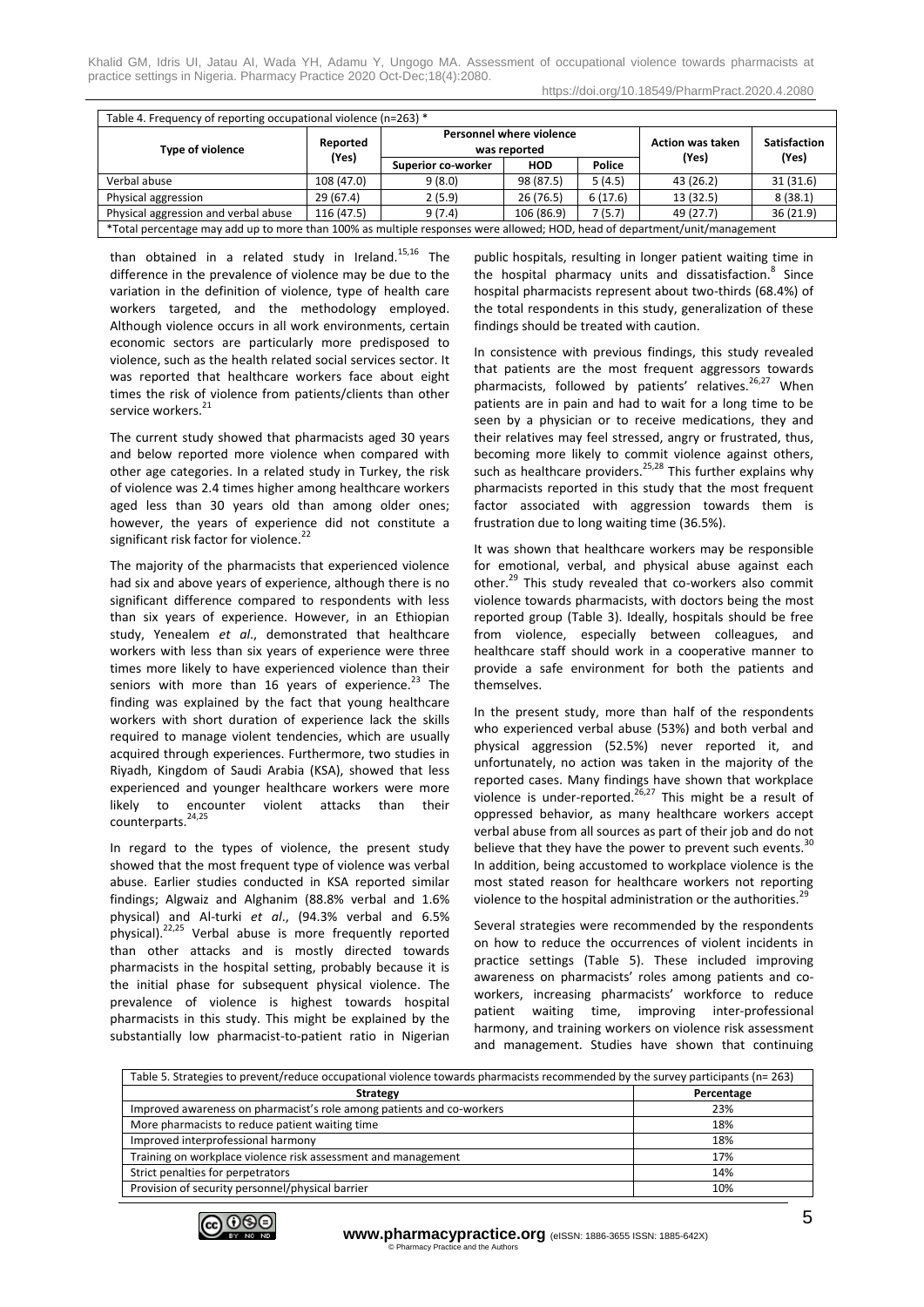https://doi.org/10.18549/PharmPract.2020.4.2080

pharmacy professional development is necessary to improve the pharmacists' confidence in providing medication-related advice. $31$  Such trainings can support the development of procedural and conceptual knowledge in a local environment to support learning and innovation, which in turn will improve communication between pharmacists and patients or patient's relatives.<sup>32</sup>

# **Strengths and limitations of the study**

This study provides a baseline for understanding workplace violence towards pharmacists in Nigeria, which can be extended to other developing countries. Secondly, several preventive measures were recommended. These recommendations could guide the development and implementation of preventive interventions. Moreover, the study demonstrates that occupational violence towards pharmacists can be resolved by a superior pharmacist in the practice settings. Finally, findings from this study present preliminary data that could guide policy directions in reducing incidents of occupational violence in Nigeria.

The study has some limitations. First, the use of an online survey in the recruitment of participants may automatically exclude many potential participants who do not use social media platforms. As such, the findings may not be generalizable to all pharmacists in Nigeria. Secondly, a violence event involves two parties, aggressor and oppressed. However, the information reported here is only from the oppressed party, with no aggressors' perspective. The one-sided inquiry nature employed could also introduce information bias, thus, caution is suggested in the interpretation and application of these results.

**CONCLUSIONS**

Findings from this study demonstrate a high prevalence of occupational violence towards pharmacists in Nigeria, which could have undesirable consequences. Moreover, pharmacists practicing in the hospital settings are at highest risk of these violent incidents. Broad categories of perpetrators have been identified, including patients, patients' caregivers, and co-workers. Commonly-reported factors associated with the violence included frustrations due to long waiting time at the pharmacy, refusal to fulfil aggressor's demands due to ethical boundaries, and poor communication, which is often related to language barriers. Therefore, interventions such as improving awareness regarding the role of pharmacists in healthcare settings, engaging more pharmacists in practice areas by increasing pharmacists' workforce to alleviate longer waiting times, interprofessional harmony, staff training on violence risk assessment and management, and provision of strict penalties to offenders could prevent the rising incidents of occupational violence towards pharmacists not only in Nigeria, but globally. Finally, professional organizations such as the International Pharmaceutical Federation (FIP) should develop means of expanding this kind of study in order to find the global trends on occupational violence towards pharmacists, and to develop guidance, working documents, or advocacy strategies for its members on how to mitigate occupational violence.

# **ACKNOWLEDGEMENTS**

The authors would like to thank writing consultant Katherine Randazzo, at the University of Iowa Writing Center, Iowa City, IA (USA), for the thoughtful English language writing consultancy service. Also, important, the authors thank the participants.

# **CONFLICT OF INTEREST**

None to declare.

# **FUNDING**

This research did not receive any specific grant from funding agencies in the public, commercial, or not-forprofit sectors.

# **References**

- 1. International Pharmaceutical Federation (FIP): Pharmacists supporting women and responsible use of medicines: Empowering informal caregivers. Available at[: https://www.fip.org/files/fip/publications/Pharmacists-supporting-women](https://www.fip.org/files/fip/publications/Pharmacists-supporting-women-responsible-use-medicines.pdf)[responsible-use-medicines.pdf](https://www.fip.org/files/fip/publications/Pharmacists-supporting-women-responsible-use-medicines.pdf) (accessed Jan 23, 2020).
- 2. International Pharmaceutical Federation (FIP): Strategic Plan2019 to 2024. Available at:<https://www.fip.org/file/4369> (accessed Jan 23, 2020).
- 3. Uzman N, Williams AE, Altiere RJ, Anderson C, Bates I. Implementing FIP's global pharmaceutical education transformation vision in Sub-Saharan African Countries. Res Soc Adm Pharm. 2020;16(8):1131-1135: <https://doi.org/10.1016/j.sapharm.2019.12.011>
- 4. Abubakar AR, Chedi BAZ, Mohammed KG, Haque M. Drug interaction and its implication in clinical practice and personalized medicine. Natl. J. Physiol. Pharm. Pharmacol. 2015;5(5):345-349. <https://doi.org/10.5455/njppp.2015.5.2005201557>
- 5. Jatau AI, Shitu Z, Khalid GM, Yunusa I, Awaisu A. Understanding adverse drug-related emergency department visits: development of a conceptual model through a systematic review. Ther Adv Drug Saf. 2019;10:1–18. <https://doi.org/10.1177/2042098619852552>
- 6. Khalid GM, Jatau AI, Ibrahim UI, Dungus FM, Shity Z, Sha'aban A, Burji SL. Antibiotics self-medication among undergraduate pharmacy students in Northern Nigeria. Med Access Point Care. 2019;1–18. <https://doi.org/10.1177/2399202619846847>
- 7. Federal Bureau of Statistics of Nigeria, National Population Commission. National Population Estimates 2006–2016. Available at: <http://nigerianstat.gov.ng/elibrary> (assessed Sep 17, 2020).
- 8. Ekpenyong A, Udoh A, Kpokiri E, Bates I. An analysis of pharmacy workforce capacity in Nigeria. J Pharm Policy Pract. 2018;11:20[. https://doi.org/10.1186/s40545-018-0147-9](https://doi.org/10.1186/s40545-018-0147-9)